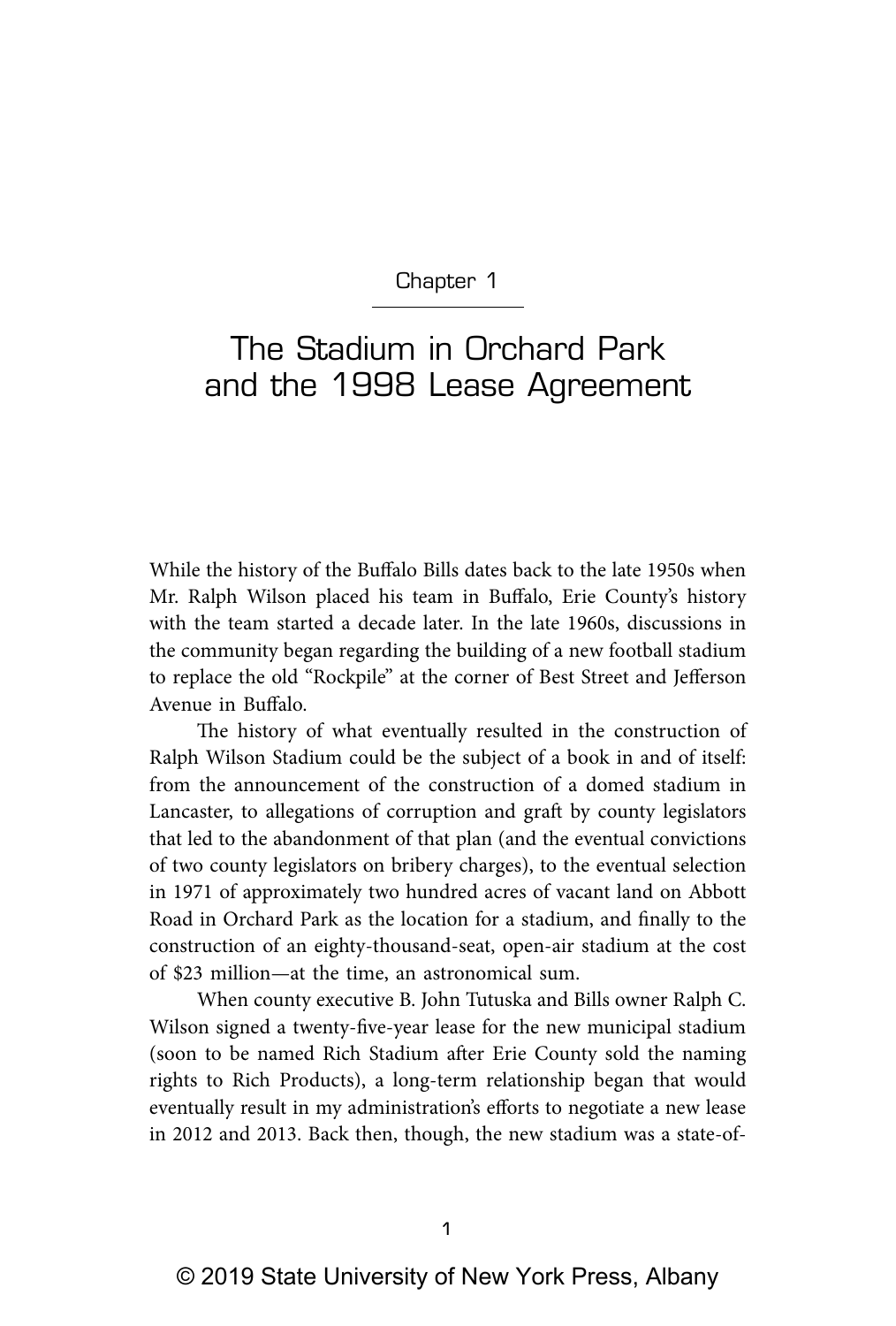the-art facility that was different from the other facilities being built at the time. It was designed for football *only*, it was open to the air—not domed—and it could hold many more people than other stadiums constructed during that era. Other than Kansas City and Buffalo, most cities were building dual-purpose stadiums, some of which were domed, that held approximately 65,000 seats.

The true benefit of the choice of stadium is clear today: nearly every other stadium built at the time has since been replaced, with most of the original facilities demolished (think of Houston's Astrodome, Seattle's Kingdome, Cincinnati's Riverfront Stadium, and Pittsburgh's Three Rivers Stadium, just to name a few). Their replacements occurred not just because these cities wanted to build new facilities, but because the configuration of most domed or dual-purpose stadiums made major renovations to these facilities impractical. Any significant alteration to these stadiums was rendered almost impossible by their rounded design or dome, and every single one of these facilities no longer exists.

From this era, only Arrowhead Stadium in Kansas City and Ralph Wilson Stadium in Orchard Park remain. It is no coincidence that both of these facilities are similar in design: open-air, single-purpose facilities dedicated to football. Each could accommodate major renovations without destroying the structural integrity of the stadium.

The same can be said of two other older stadiums that recently underwent major renovations: Chicago's Soldier Field and Green Bay's Lambeau Field. While Soldier Field and Lambeau are significantly older than the Wilson and Arrowhead stadiums, both were designed as single-purpose, open-air stadiums that made a renovation or major retrofit economically viable.

The design of Ralph Wilson Stadium makes for one of the best features of attending a game there: you won't find a bad seat in the house. Ralph Wilson Stadium is known for having the best sightlines of any stadium in the NFL. The seats are much closer to the action than other stadiums, with no obstructed views, and offer a panoramic view of the entire facility. When I attended my first Bills game at age twelve, even though I was five rows from the top, I did not feel too far away to watch the action, and I clearly remember being mesmerized by both the facility and the fans.

2 | Beyond the Xs and Os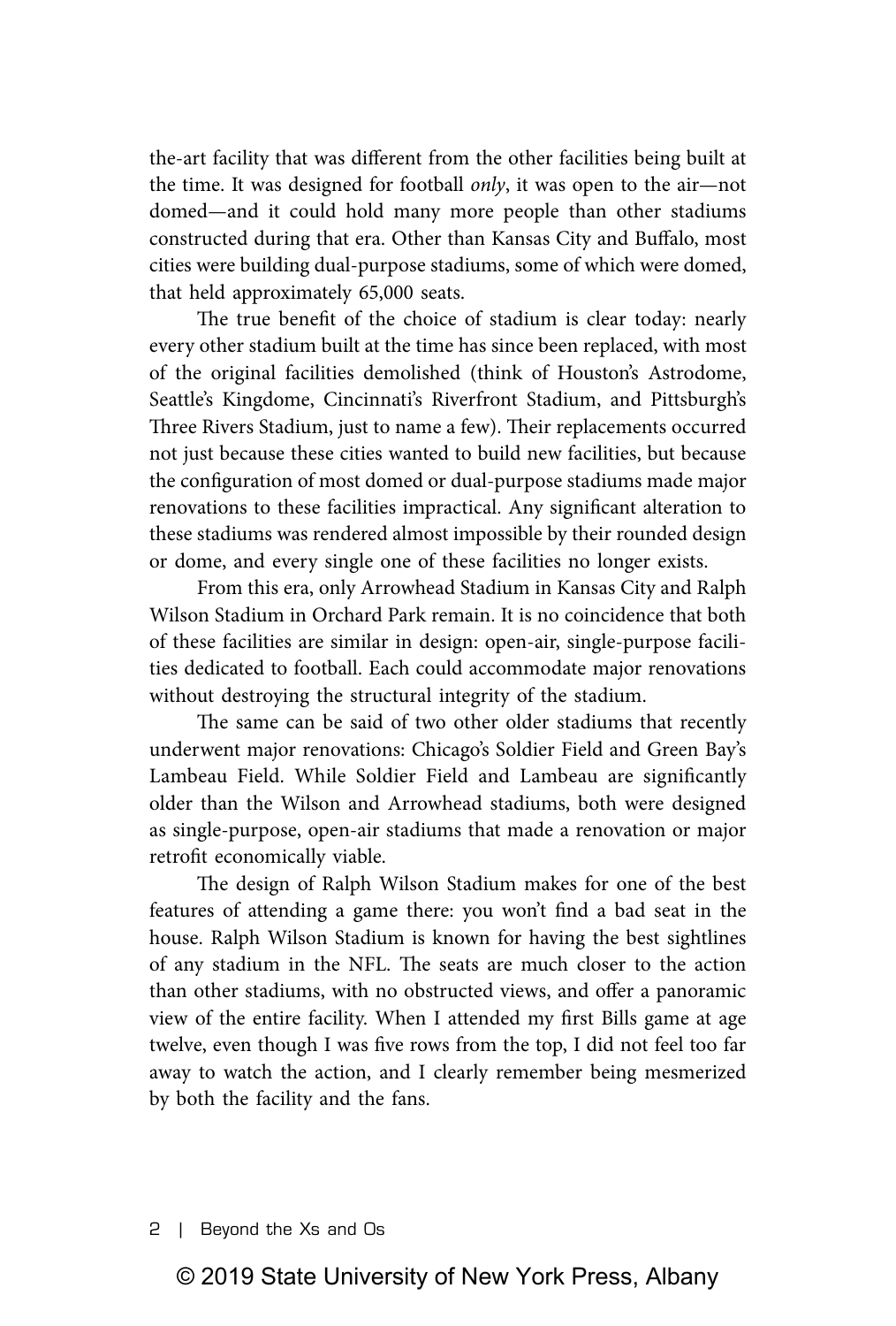On top of all this, the vast majority of the stadium, including the entire lower bowl, is below grade and built on top of shale bedrock. While this might not much impress the average fan in the seat, it means a tremendous amount regarding the structural integrity of the stadium. Although the stadium is nearing its forty-sixth year of continuous operation, its concrete and steel skeleton remain in great shape. In fact, based on assessments from the Erie County Department of Public Works, the stadium could last another twenty-five to thirty years before its structural integrity is compromised.

The primary reason is that the stadium was built fifty feet into the ground and on top of the local shale bedrock base. As a result, the vast majority of the infrastructure at the base of the stadium is sheltered from weather conditions by the ground, and the bedrock forms an extremely stable base without much movement or exposure to the elements. All in all, the engineers and designers hit a home run—or, rather, they threw and caught a ninety-nine-yard touchdown pass—when they designed the facility. It has survived more than forty winters very well, and probably much better than if it had been built at grade on top of dirt rather than fifty feet below grade on shale.

Another feature that leads to the incredible game-day experience at Ralph Wilson Stadium is the ample parking nearby, which makes for one of the best tailgating venues anywhere in the country, be it for professional or college football.

The County did not necessarily do this out of the kindness of its heart. The County owns all of the lots on the east side of Abbott Road between Southwestern Boulevard and Big Tree Road. It also owns the lots on the west side of the road, with those lots abutting Erie Community College's south campus. During the initial lease of twenty-five years, the County controlled the parking lots and benefitted from this term as it collected the revenue generated from parking. This was negotiated away during the 1998 lease renewal, but was a beneficial feature to the County for the first twenty-five years and helped to pay for the initial debt service construction costs of \$23 million plus interest.

Prior to the 1998 lease, Erie County generated revenue from a variety of sources at the stadium. It sold the naming rights to the stadium to Rich Products. It generated revenue through contracts for the

The Stadium in Orchard Park and the 1998 Lease Agreement | 3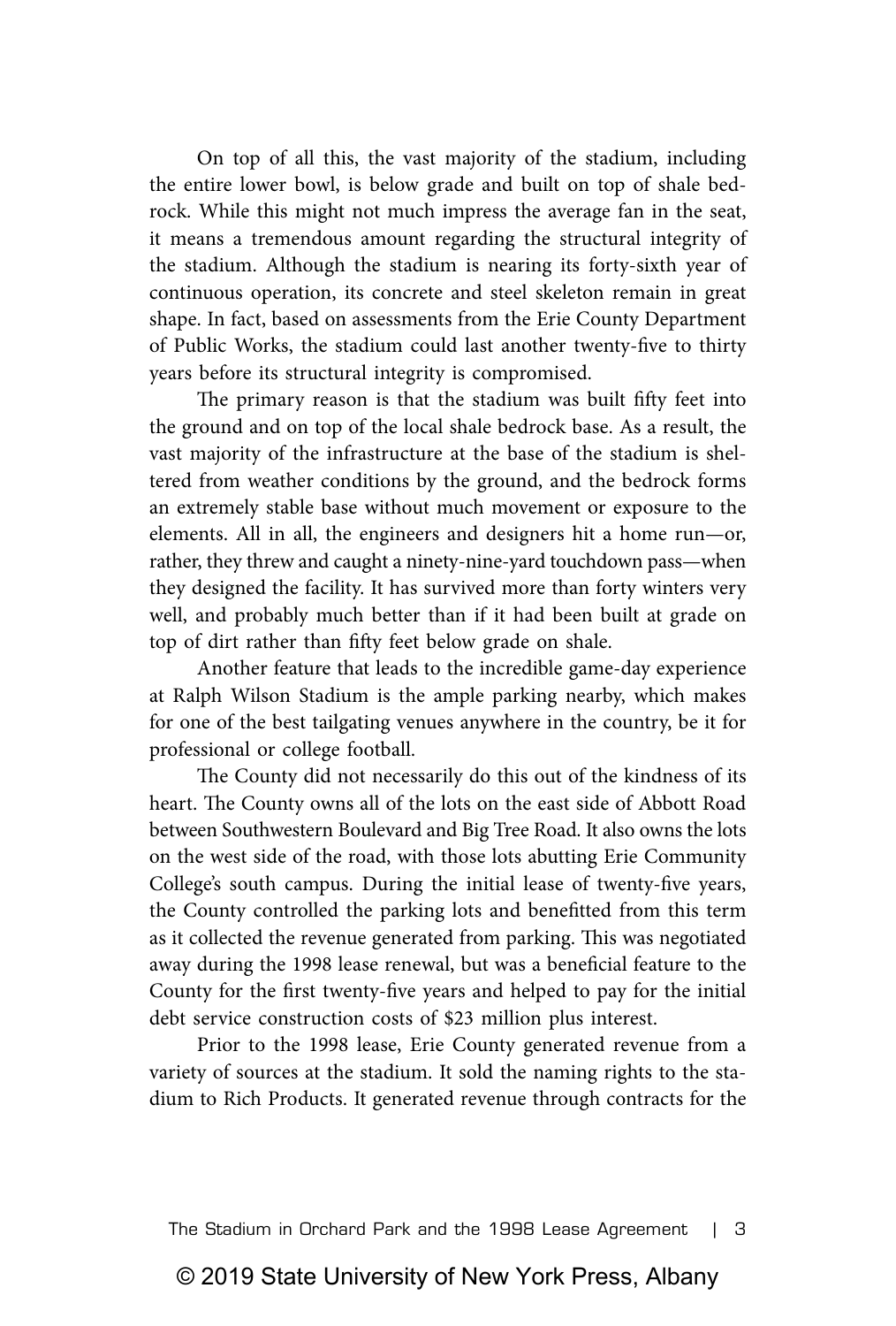concession rights. It controlled the parking lots and shared in parking revenue and sold rights to private vendors to sell merchandise in the lots. All of this provided a nice revenue stream for the County, at least until the 1998 lease extension was signed.

Entering the last year of the first twenty-five-year lease agreement, County Executive Dennis Gorski was in a position similar to mine in 2012: no matter what he did otherwise, if the Bills moved, he would be blamed for the loss of the team. And to complicate matters, the NFL of 1997–98 was not the NFL of 1973. The league had progressed from being one of four major professional sports to being *the* major professional sport, with revenues generated from many sources unanticipated in 1973.

During the first twenty-five years of the stadium's existence, a number of major additions to the stadium and its surrounding campus occurred. Some of these, like the field house and the grass practice facility, were done to make the team more competitive on the field. A few were intended to assist the fans, such as restroom additions and the construction of a new parking lot. Others, such as the suites on the west side of the stadium and the "Red Zone/Goal Line" clubs, were designed to make the team more economically viable in the changed economic environment of the time.

Yet even after these additions, it was evident entering the 1998 lease negotiations that if the goal was to retain the team in western New York, additional revenue sources would be needed to keep the team economically viable compared to other much larger markets. While I was not a part of the formal lease discussions during this era, it is clear from an examination of the changes in the lease documents from the original twenty-five-year term to the 1998 lease extension that Erie County gave almost every revenue source it controlled to the team, and that the County further agreed to take on additional capital and operating costs.

It is important to understand the 1998 lease because the terms therein comprised a starting point for the lease negotiations of my administration. My team understood the Bills would not want to part with many of the concessions they received during the 1998 lease, and many other terms reached in 1998 would also continue from a practical standpoint (e.g., control of construction manager, choice of architects) during our discussions.

## © 2019 State University of New York Press, Albany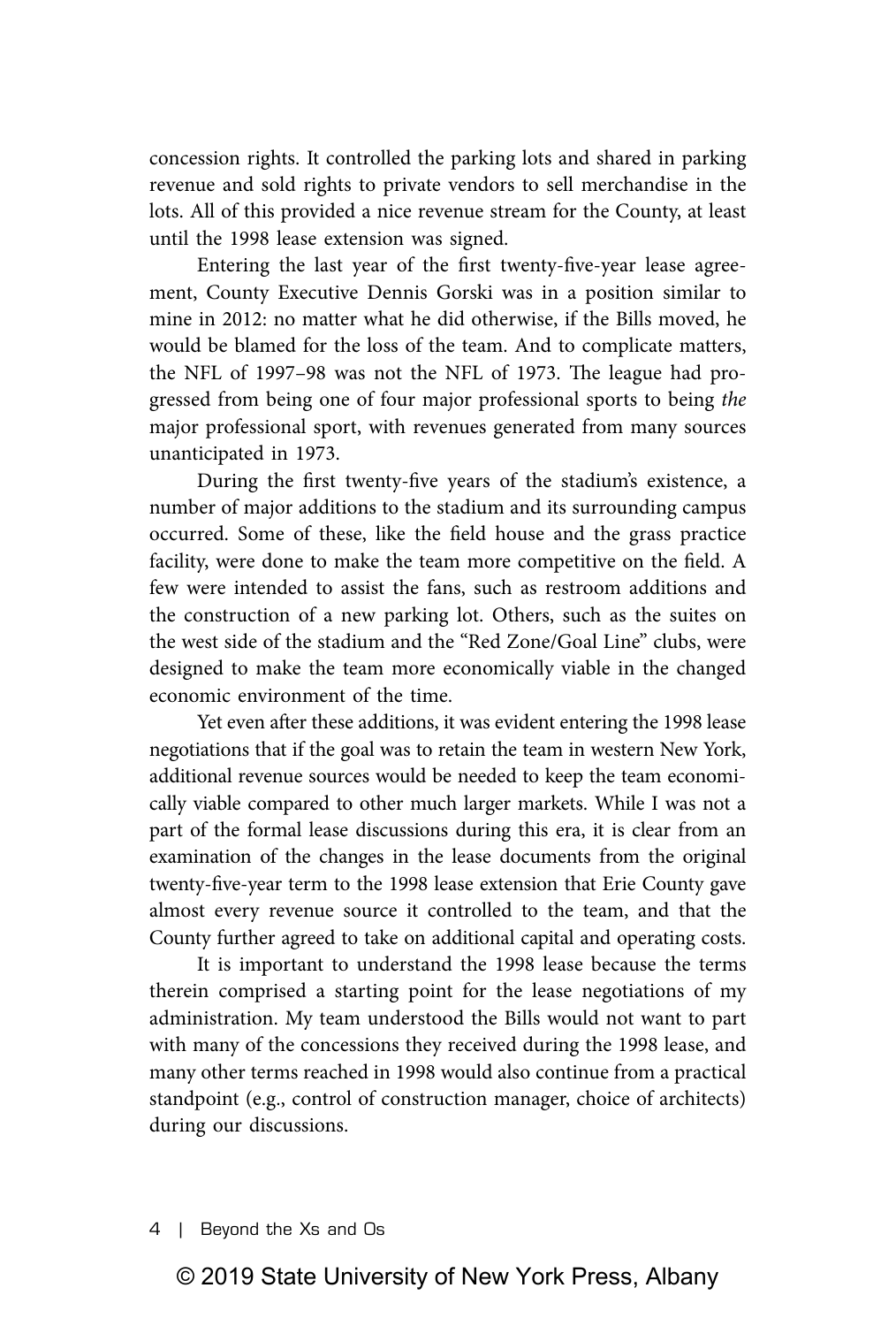Additionally, when the 1998 lease agreement was finalized, a new partner entered the equation: New York State. During the first twenty-five-year lease term, Erie County leased the stadium directly to the Bills. Under the 1998 lease agreement, the County entered into a master lease agreement with the Erie County Stadium Corporation ("ECSC"), a not-for-profit public benefit corporation created by New York State, through its Empire State Development Division, to be the State's arm during the transaction, and then ECSC subleased the facility to the Bills.

Why was this done in the 1998 lease? Because New York State agreed to pay \$63,250,000 for the cost of construction for a number of projects, including, but not limited to, the construction of six new club seating areas, all new dugout suites, and a new training facility. In order for the State to pay for the costs of construction, it had to have a legal interest in the stadium and adjoining facilities, and that legal interest was a "leasehold interest," in legal parlance. That is why New York State "leased" the stadium facility from the County and then subleased it to the football team.

However, the "cost" of the 1998 lease agreement to all public entities did not end there, especially as it pertained to Erie County's portion of expenses. New York State also agreed to provide the Bills \$3 million annually for "working capital," and an additional \$14,677,000 in other costs during the first year of the 1998 lease for construction overruns, additional rent to the Bills (yes, the State paid rent to the Bills for a stadium the Bills leased from the State), and additional rent costs to the County to make up for the County's cost in forfeiting revenue it expected to receive during the 1998 and 1999 budget years.

Additionally, Erie County agreed to make an annual capital payment to the Bills for costs associated with maintaining the stadium, which averaged \$2.55 million per year, and totaled \$38,291,000 during the fifteen-year life of the 1998 lease. The County's annual capital contribution went toward basic preventative maintenance costs, such as shoring up concrete work, as well as the purchase of large capital items, such as the new Mitsubishi scoreboard during the last years of the 1998 lease agreement.

The County also agreed to pay the Bills a capped amount annually for costs associated with the Bills' game-day and other operating

The Stadium in Orchard Park and the 1998 Lease Agreement | 5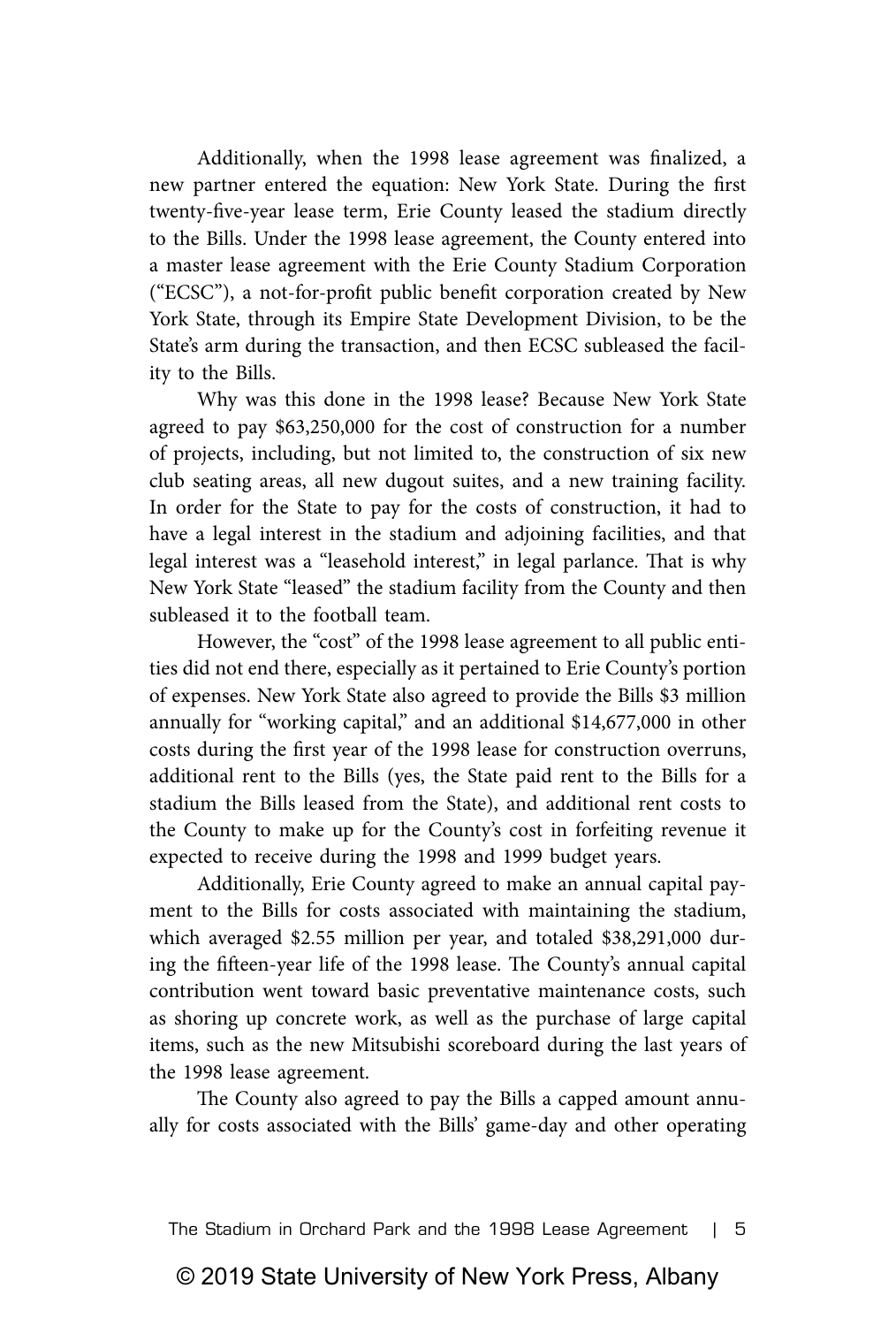expenses. The game-day and operating expenses could be used by the Bills for just about any expenses related to the operation of the facility during each lease year. This "game-day" expense increased annually, and averaged approximately \$3.5 million per year for a combined fifteenyear total of \$53,108,000 during the life of the lease.

In the end, the 1998 lease did not cost just \$63 million, as was reported repeatedly by media sources, but \$214,326,000: \$122,927,000 from New York State and \$91,399,000 from Erie County. The split of public funds was roughly 57 percent from the State and 43 percent from the County (this ratio calculation would come into play during the 2013 lease negotiations). The County also gave up the right to collect revenues from every stadium-related source it had before. So, the true cost to the County was even more than the \$91,399,000 the County paid out. But what is difficult to quantify is how much the cost to the region would have been if the team moved to another city back in 1998. Economically, the impact of losing the team would not be the same as when Bethlehem Steel closed up its operations in my hometown of Lackawanna. However, the impact on the region's psyche would be substantial and a significant blow to the city's view nationwide.

Finally, the 1998 lease introduced a new concept to the parties: a buyout provision. Starting in the sixth year of the 1998 lease agreement (2004), the team could inform the County and the State by February 28 that it was invoking its right to buy out the remaining years of the lease by paying a "termination fee." The buyout provision was not a one-time only option; the Bills could invoke the provision in each year remaining in the lease. As each year passed, the termination fee was reduced significantly. During the first year of the buyout, the fee was \$20 million. It was subsequently reduced by \$3 million during the second and third years of the buyout, and by \$2 million for each year thereafter. As a result, by the last year of the buyout (2012), the termination fee diminished to \$2 million. In other words, for the cost of a backup linebacker, Mr. Wilson or a subsequent owner could have moved the team, and the community would have had no recourse.

All the cards lay in the hands of the Bills' owner. Mr. Wilson insisted he would never move the team while he was alive, nor would he ever sell the team. If he had passed away before the end of the 1998 lease's term, and the team was sold to an out-of-town owner, the team

6 | Beyond the Xs and Os

## © 2019 State University of New York Press, Albany